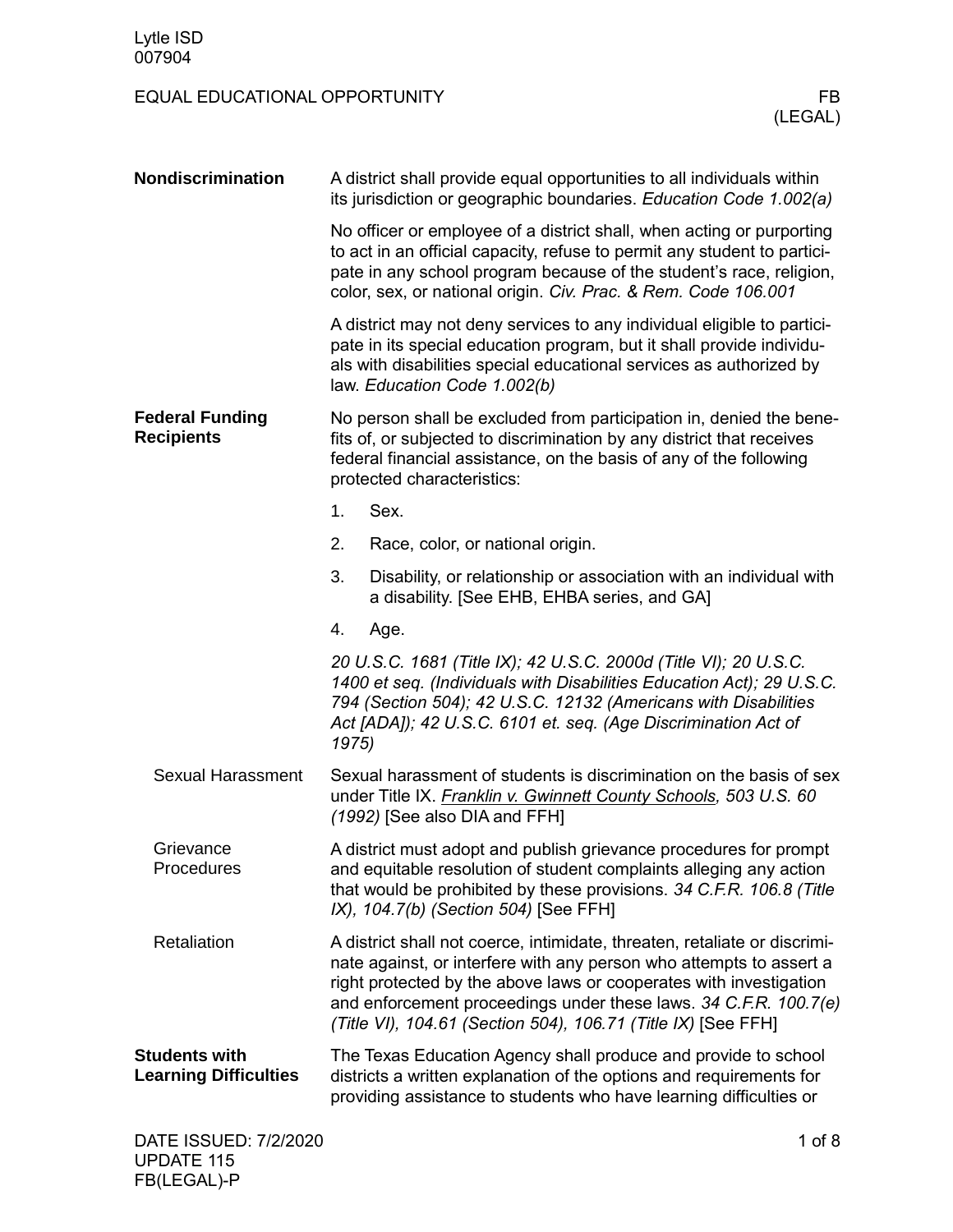|                                                          | who need or may need special education. The explanation must<br>state that a parent is entitled at any time to request an evaluation<br>of the parent's child for special education services under Education<br>Code 29.004 or for aids, accommodations, or services under Sec-<br>tion 504, Rehabilitation Act of 1973 (29 U.S.C. Section 794). Each<br>school year, a district shall provide the written explanation to a par-<br>ent of each district student by including the explanation in the stu-<br>dent handbook or by another means. Education Code 26.0081(c) |
|----------------------------------------------------------|---------------------------------------------------------------------------------------------------------------------------------------------------------------------------------------------------------------------------------------------------------------------------------------------------------------------------------------------------------------------------------------------------------------------------------------------------------------------------------------------------------------------------------------------------------------------------|
| <b>Disability</b><br><b>Discrimination</b><br><b>ADA</b> | Under the Americans with Disabilities Act (ADA), no qualified indi-<br>vidual with a disability shall, by reason of such disability, be ex-<br>cluded from participation in or be denied the benefits of the ser-<br>vices, programs, or activities of a district, or be subjected to<br>discrimination by the district. 42 U.S.C. 12132; 28 C.F.R. 35.130                                                                                                                                                                                                                |
| Section 504                                              | Under Section 504 of the Rehabilitation Act, no otherwise qualified<br>individual with a disability shall, solely by reason of her or his disa-<br>bility, be excluded from the participation in, be denied the benefits<br>of, or be subjected to discrimination under any program or activity<br>receiving federal financial assistance. 29 U.S.C. 794(a)                                                                                                                                                                                                               |
| Designation of<br>Responsible<br>Employee                | A district shall designate at least one employee to coordinate its ef-<br>forts to comply with Section 504 and the ADA. The district shall<br>make available to all interested individuals the name, office ad-<br>dress, and telephone number of the employee(s) so designated. 34<br>C.F.R. 104.7(a), 28 C.F.R. 35.107                                                                                                                                                                                                                                                  |
| <b>Definitions</b><br>Student with a<br>Disability       | A "student with a disability" is one who has a physical or mental im-<br>pairment that substantially limits one or more of the student's major<br>life activities, has a record of having such an impairment, or is be-<br>ing regarded as having such an impairment.                                                                                                                                                                                                                                                                                                     |
|                                                          | The determination of whether an impairment substantially limits a<br>major life activity shall be made without regard to the ameliorative<br>effects of mitigating measures, such as medication, medical sup-<br>plies, low-vision devices (which do not include ordinary eyeglasses<br>or contact lenses), prosthetics, hearing aids, mobility devices, oxy-<br>gen therapy, assistive technology, or learned behavioral or adap-<br>tive neurological modifications.                                                                                                    |
|                                                          | An impairment that substantially limits one major life activity need<br>not limit other major life activities in order to be considered a disa-<br>bility. An impairment that is episodic or in remission is a disability if<br>it would substantially limit a major life activity when active.                                                                                                                                                                                                                                                                           |
|                                                          | A student meets the requirement of being "regarded as" having an<br>impairment if the student establishes that he or she has been sub-<br>jected to a prohibited action because of an actual or perceived<br>physical or mental impairment whether or not the impairment limits                                                                                                                                                                                                                                                                                           |
| DATE ISSUED: 7/2/2020                                    | $2$ of $8$                                                                                                                                                                                                                                                                                                                                                                                                                                                                                                                                                                |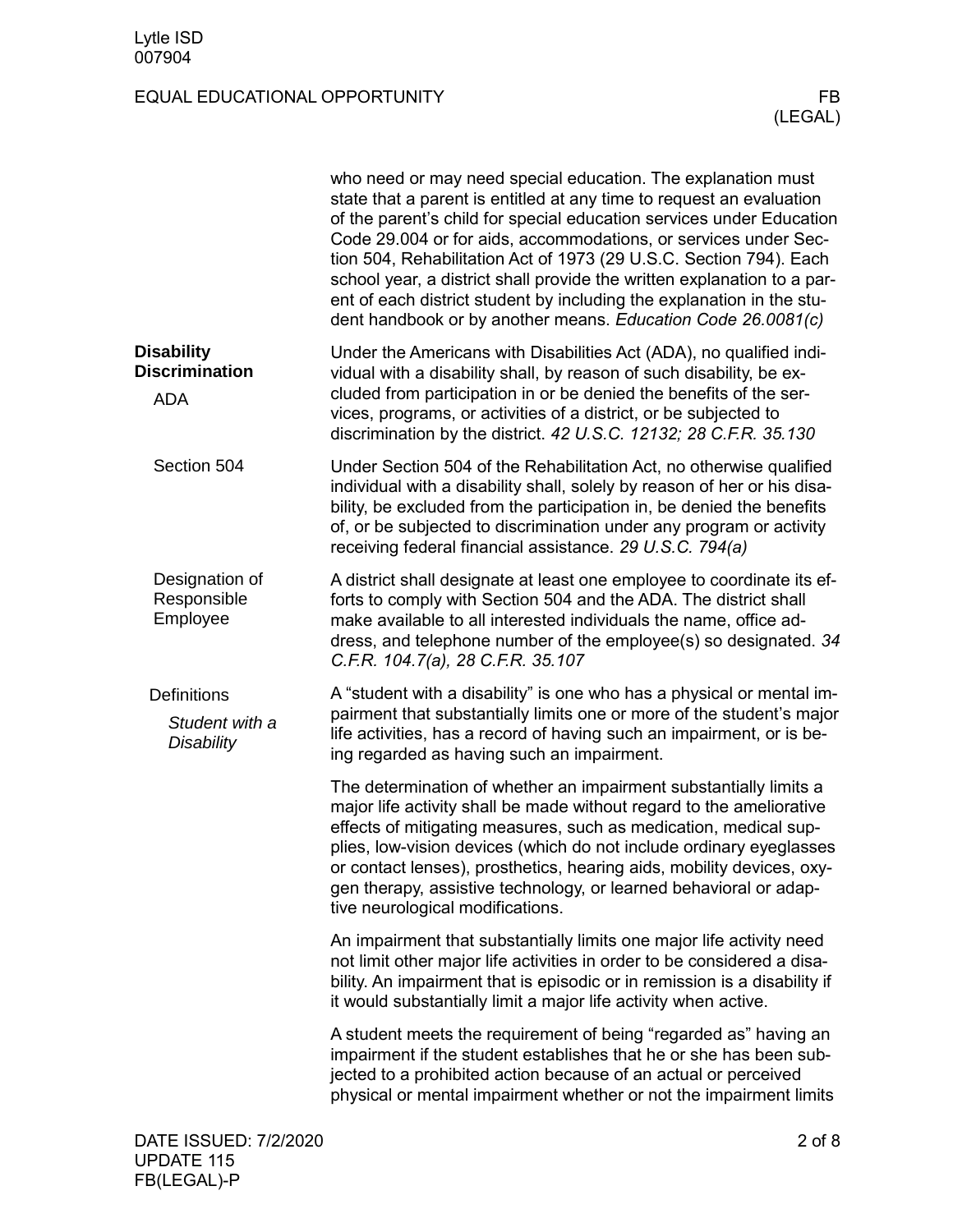|                                                     | or is perceived to limit a major life activity. This provision does not<br>apply to impairments that are transitory or minor. A transitory im-<br>pairment is one with an actual or expected duration of 6 months or<br>less.                                                                                                                                                                                                                                                                                                                               |
|-----------------------------------------------------|-------------------------------------------------------------------------------------------------------------------------------------------------------------------------------------------------------------------------------------------------------------------------------------------------------------------------------------------------------------------------------------------------------------------------------------------------------------------------------------------------------------------------------------------------------------|
|                                                     | 29 U.S.C. 705(20)(B), 42 U.S.C. 12102(1), (3)-(4)                                                                                                                                                                                                                                                                                                                                                                                                                                                                                                           |
| Qualified<br>Individual with a<br><b>Disability</b> | The term "qualified individual with a disability" means an individual<br>with a disability who, with or without reasonable modifications to<br>rules, policies, or practices, the removal of architectural, communi-<br>cation, or transportation barriers, or the provision of auxiliary aids<br>and services, meets the essential eligibility requirements for the re-<br>ceipt of services or the participation in programs or activities pro-<br>vided by a district. 42 U.S.C. 12131(2)                                                                |
| Major Life<br><b>Activities</b>                     | "Major life activities" include caring for oneself, performing manual<br>tasks, seeing, hearing, eating, sleeping, walking, standing, lifting,<br>bending, speaking, breathing, learning, reading, concentrating,<br>thinking, communicating, and working. "Major life activity" also in-<br>cludes the operation of major bodily functions, including functions<br>of the immune system, normal cell growth, and digestive, bowel,<br>bladder, neurological, brain, respiratory, circulatory, endocrine, and<br>reproductive functions. 42 U.S.C. 12102(2) |
| Reasonable<br>Modification                          | A district shall make reasonable modifications in policies, practices,<br>or procedures when the modifications are necessary to avoid dis-<br>crimination on the basis of disability, unless the district can demon-<br>strate that making the modifications would fundamentally alter the<br>nature of the service, program, or activity. 28 C.F.R. 35.130(b)(7)                                                                                                                                                                                           |
| <b>Direct Threat</b>                                | "Direct threat" means a significant risk to the health or safety of<br>others that cannot be eliminated by a modification of policies, prac-<br>tices or procedures, or by the provision of auxiliary aids or services<br>as provided below. 28 C.F.R. 35.104                                                                                                                                                                                                                                                                                               |
|                                                     | The ADA does not require a district to permit an individual to partic-<br>ipate in or benefit from the services, programs, or activities of that<br>district when that individual poses a direct threat to the health or<br>safety of others.                                                                                                                                                                                                                                                                                                               |
|                                                     | In determining whether an individual poses a direct threat to the<br>health or safety of others, a district must make an individualized<br>assessment, based on reasonable judgment that relies on current<br>medical knowledge or on the best available objective evidence, to<br>ascertain:                                                                                                                                                                                                                                                               |
|                                                     | The nature, duration, and severity of the risk;<br>1.                                                                                                                                                                                                                                                                                                                                                                                                                                                                                                       |
|                                                     | 2.<br>The probability that the potential injury will actually occur; and                                                                                                                                                                                                                                                                                                                                                                                                                                                                                    |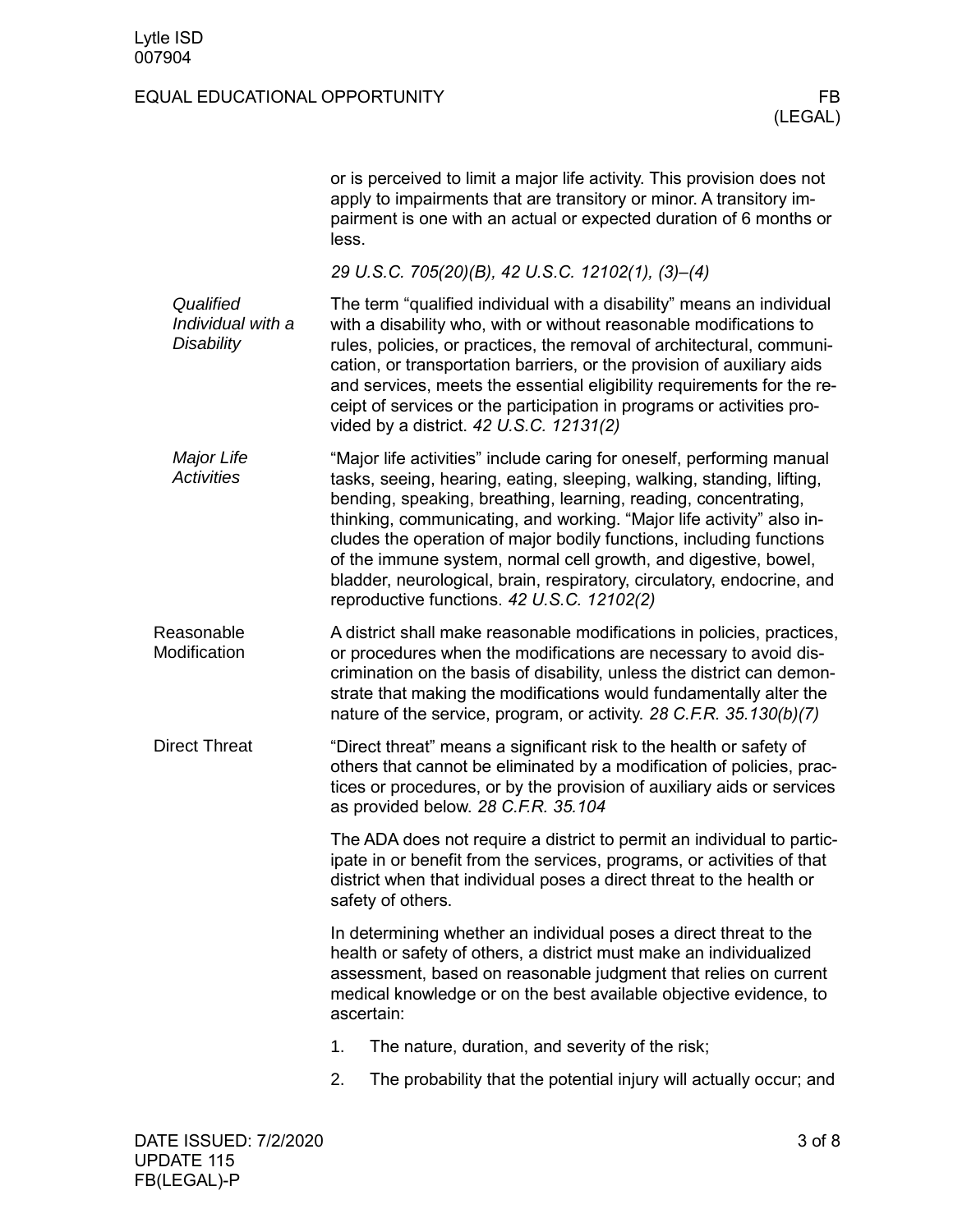|                                                       | 3.          | Whether reasonable modifications of policies, practices, or<br>procedures or the provision of auxiliary aids or services will<br>mitigate the risk.                                                                                                                                                                                    |
|-------------------------------------------------------|-------------|----------------------------------------------------------------------------------------------------------------------------------------------------------------------------------------------------------------------------------------------------------------------------------------------------------------------------------------|
|                                                       |             | 28 C.F.R. 35.139                                                                                                                                                                                                                                                                                                                       |
| Free Appropriate<br><b>Public Education</b><br>(FAPE) |             | A district shall provide a free appropriate public education to each<br>qualified student with a disability within the district's jurisdiction, re-<br>gardless of the nature or severity of the student's disability.                                                                                                                 |
|                                                       | 104.3(l)(2) | A student with a disability is "qualified" if he or she is between the<br>ages of three and 21, inclusive. 20 U.S.C. 1412(a)(1); 34 C.F.R.                                                                                                                                                                                             |
|                                                       |             | An appropriate education is the provision of regular or special edu-<br>cation and related services that are:                                                                                                                                                                                                                          |
|                                                       | 1.          | Designed to meet the student's individual educational needs<br>as adequately as the needs of students who do not have disa-<br>bilities are met; and                                                                                                                                                                                   |
|                                                       | 2.          | Based on adherence to procedures that satisfy federal re-<br>quirements for educational setting, evaluation and placement,<br>and procedural safeguards, as set forth below.                                                                                                                                                           |
|                                                       |             | 34 C.F.R. 104.33(b)                                                                                                                                                                                                                                                                                                                    |
|                                                       |             | Implementation of an individualized education program (IEP) under<br>IDEA is one means for providing FAPE. 34 C.F.R. 104.33(b)(2)                                                                                                                                                                                                      |
|                                                       | Note:       | See EHBA series for policies regarding the provision of<br>special education to students with disabilities under<br>IDEA who require special education in order to benefit<br>from a free appropriate public education.                                                                                                                |
| <b>Educational Setting</b>                            |             | A district shall place a student with a disability in the regular educa-<br>tional environment, unless the district demonstrates that education<br>in the regular environment with the use of supplemental aids and<br>services cannot be achieved satisfactorily. 34 C.F.R. 104.34(a)                                                 |
|                                                       |             | In providing or arranging for nonacademic and extracurricular ser-<br>vices and activities, a district shall ensure that a student with a dis-<br>ability participates with students who do not have disabilities to the<br>maximum extent appropriate to the needs of the student with a dis-<br>ability. 34 C.F.R. 104.34(b), 104.37 |
| Evaluation and<br>Placement                           |             | A district shall conduct an evaluation of any person who, because<br>of disability, needs or is believed to need special education or re-<br>lated services before taking any action with respect to the initial                                                                                                                       |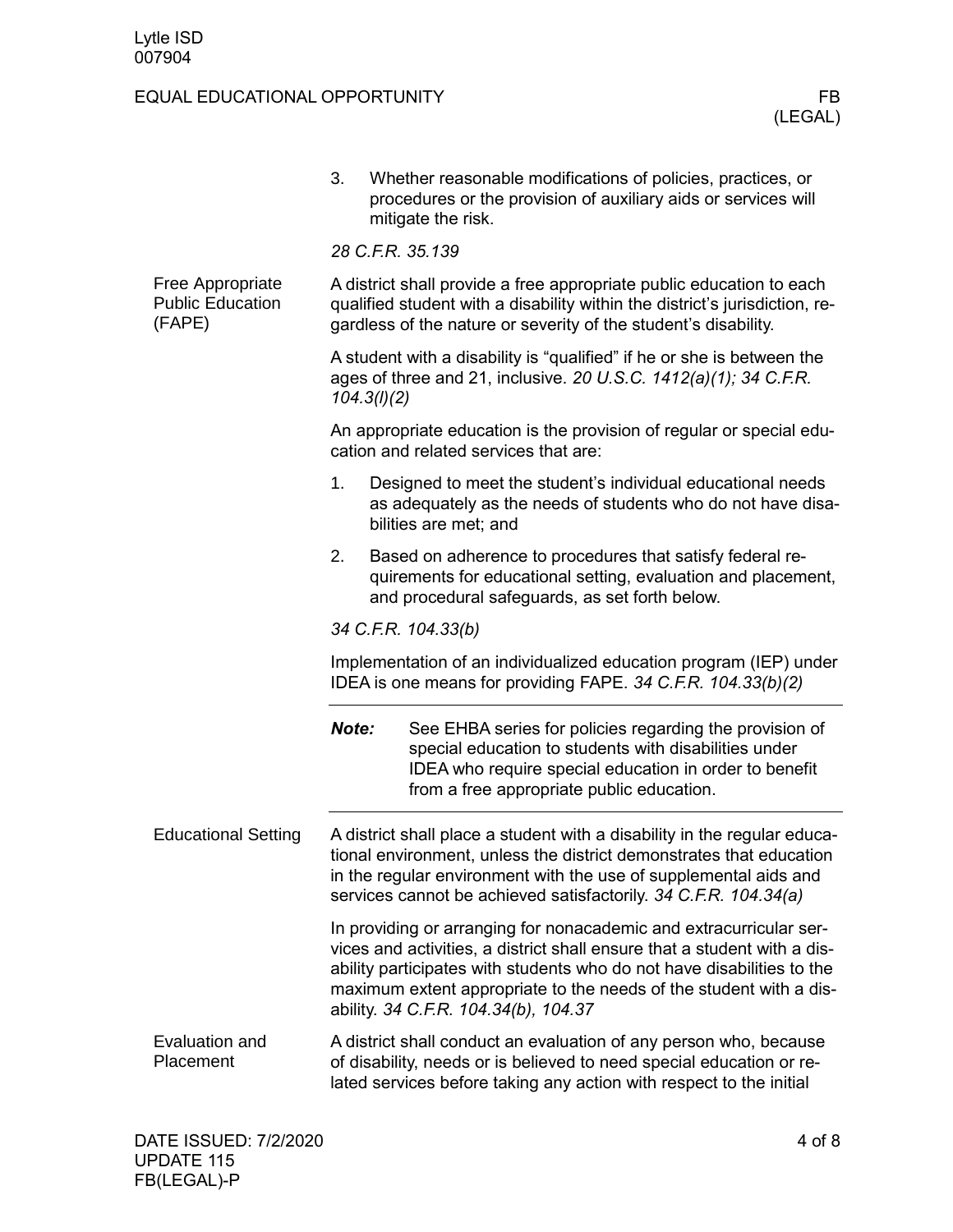|                          |                                                                                                              | placement of the person in regular or special education and any<br>subsequent significant change in placement.                                                                                                                                                                                                                                                                                                                                                                              |  |  |
|--------------------------|--------------------------------------------------------------------------------------------------------------|---------------------------------------------------------------------------------------------------------------------------------------------------------------------------------------------------------------------------------------------------------------------------------------------------------------------------------------------------------------------------------------------------------------------------------------------------------------------------------------------|--|--|
| Evaluation<br>Procedures | A district shall establish standards and procedures for the evalua-<br>tion and placement which ensure that: |                                                                                                                                                                                                                                                                                                                                                                                                                                                                                             |  |  |
|                          | 1 <sub>1</sub>                                                                                               | Tests and other evaluation materials have been validated for<br>the specific purpose for which they are used and are adminis-<br>tered by trained personnel in conformance with the instruc-<br>tions provided by their producer;                                                                                                                                                                                                                                                           |  |  |
|                          | 2.                                                                                                           | Tests and other evaluation materials include those tailored to<br>assess specific areas of educational need and not merely<br>those which are designed to provide a single general intelli-<br>gence quotient; and                                                                                                                                                                                                                                                                          |  |  |
|                          | 3.                                                                                                           | Tests are selected and administered so as best to ensure<br>that, when a test is administered to a student with impaired<br>sensory, manual, or speaking skills, the test results accurately<br>reflect the student's aptitude or achievement level or whatever<br>other factor the test purports to measure, rather than reflect-<br>ing the student's impaired sensory, manual, or speaking skills<br>(except where those skills are the factors that the test pur-<br>ports to measure). |  |  |
| Placement<br>Procedures  |                                                                                                              | In interpreting evaluation data and in making placement decisions,<br>a district shall:                                                                                                                                                                                                                                                                                                                                                                                                     |  |  |
|                          | 1.                                                                                                           | Draw upon information from a variety of sources, including<br>aptitude and achievement tests, teacher recommendations,<br>physical condition, social and cultural background, and adap-<br>tive behavior;                                                                                                                                                                                                                                                                                   |  |  |
|                          | 2.                                                                                                           | Establish procedures to ensure that information obtained from<br>all such sources is documented and carefully considered;                                                                                                                                                                                                                                                                                                                                                                   |  |  |
|                          | 3.                                                                                                           | Ensure that the placement decision is made by a group of<br>persons, including persons knowledgeable about the child<br>the meaning of the evaluation data, and the placement op-<br>tions; and                                                                                                                                                                                                                                                                                             |  |  |
|                          | 4.                                                                                                           | Ensure that the placement decision is made in conformity with<br>34 C.F.R. 104.34.                                                                                                                                                                                                                                                                                                                                                                                                          |  |  |
| Reevaluation             |                                                                                                              | A district shall establish procedures for periodic reevaluation of stu-<br>dents who have been provided special education and related ser-<br>vices. A reevaluation procedure consistent with the Education for<br>the Handicapped Act [now IDEA] is one means of meeting this re-<br>quirement.                                                                                                                                                                                            |  |  |
|                          |                                                                                                              | 34 C.F.R. 104.35                                                                                                                                                                                                                                                                                                                                                                                                                                                                            |  |  |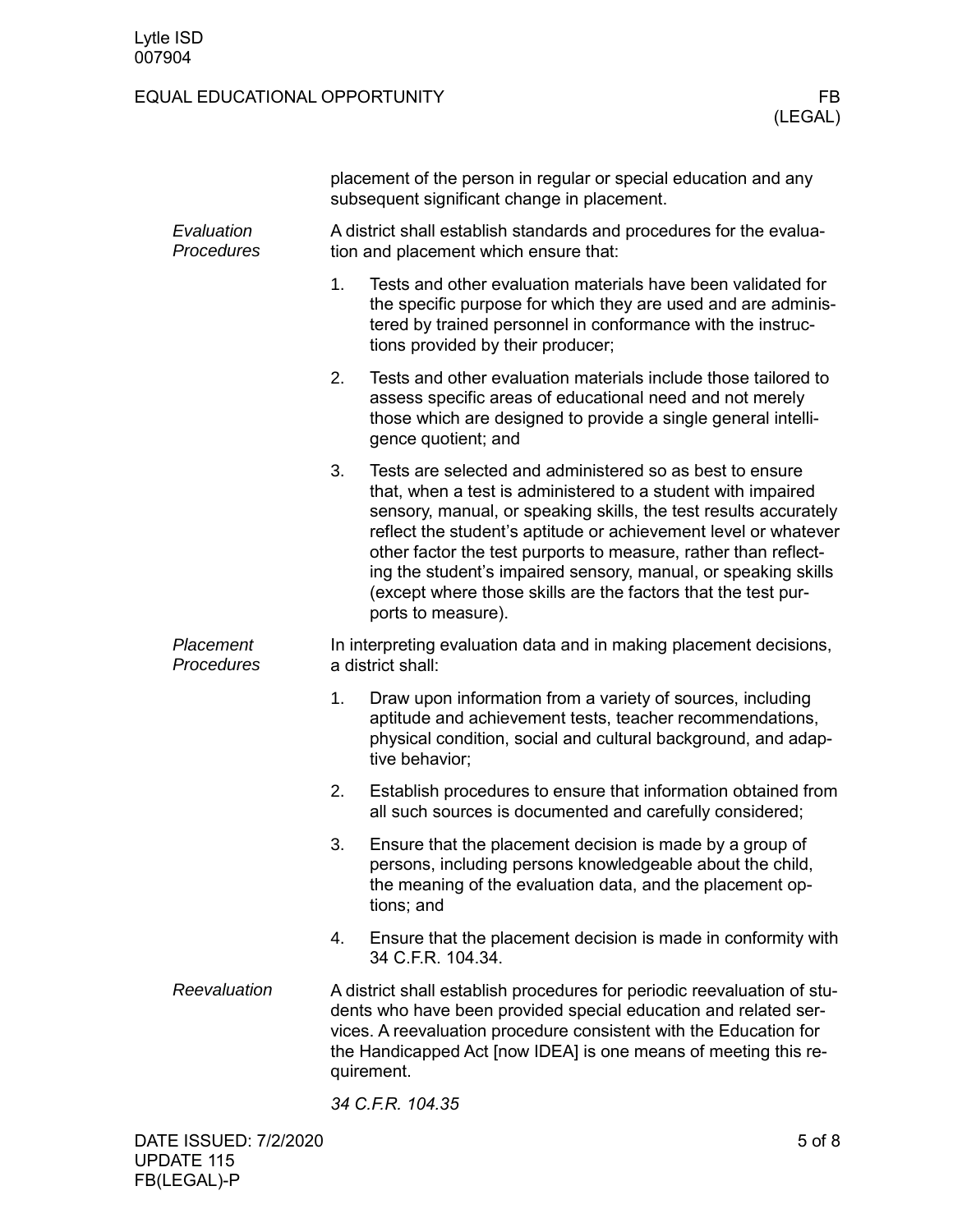| Military<br>Dependents                     | In compliance with the requirements of Section 504, and with Title<br>II of the Americans with Disabilities Act (42 U.S.C. Sections 12131-<br>12165), the district shall make reasonable accommodations and<br>modifications to address the needs of incoming military depend-<br>ents with disabilities, subject to an existing Section 504 or Title II<br>Plan, to provide the student with equal access to education. This<br>does not preclude the district from performing subsequent evalua-<br>tions to ensure appropriate placement of the student. Education<br>Code 162.002 art. V, § C [See FDD] |
|--------------------------------------------|-------------------------------------------------------------------------------------------------------------------------------------------------------------------------------------------------------------------------------------------------------------------------------------------------------------------------------------------------------------------------------------------------------------------------------------------------------------------------------------------------------------------------------------------------------------------------------------------------------------|
| Procedural<br>Safeguards                   | A district shall establish a system of procedural safeguards with re-<br>spect to the identification, evaluation, and educational placement of<br>persons who need or are believed to need special instruction or re-<br>lated services.                                                                                                                                                                                                                                                                                                                                                                    |
|                                            | The system shall include notice, an opportunity for the student's<br>parent or guardian to examine relevant records, an impartial hear-<br>ing with the opportunity for participation by the student's parents or<br>guardian and representation by counsel, and a review procedure.<br>Compliance with the procedural safeguards of IDEA is one means<br>of meeting this requirement. 34 C.F.R. 104.36                                                                                                                                                                                                     |
| <b>Children Who Are</b><br><b>Homeless</b> | A district shall adopt policies and practices to ensure that homeless<br>children are not stigmatized or segregated on the basis of their<br>homeless status. [See FDC]                                                                                                                                                                                                                                                                                                                                                                                                                                     |
| Liaison                                    | A district shall designate an appropriate staff person, able to carry<br>out the required duties, as the district liaison for homeless children.<br>A district shall inform school personnel, service providers, advo-<br>cates working with homeless families, parents and guardians of<br>homeless children, and homeless children of the duties of the liai-<br>son. [See FFC]                                                                                                                                                                                                                           |
|                                            | 42 U.S.C. 11432(g)(1)(J)(i), (ii), (g)(6)(B)                                                                                                                                                                                                                                                                                                                                                                                                                                                                                                                                                                |
| <b>Religious Freedom</b>                   | A district may not substantially burden a student's free exercise of<br>religion, unless the burden is in furtherance of a compelling gov-<br>ernmental interest and is the least restrictive means of furthering<br>that interest. Civ. Prac. & Rem. Code 110.003 [See also DAA and<br>GA <sub>l</sub>                                                                                                                                                                                                                                                                                                     |
| <b>Adverse Action</b><br>Prohibited        | Notwithstanding any other law, a district may not take any adverse<br>action against any person based wholly or partly on the person's<br>membership in, affiliation with, or contribution, donation, or other<br>support provided to a religious organization. Gov't Code 2400.002<br>[See GA]                                                                                                                                                                                                                                                                                                             |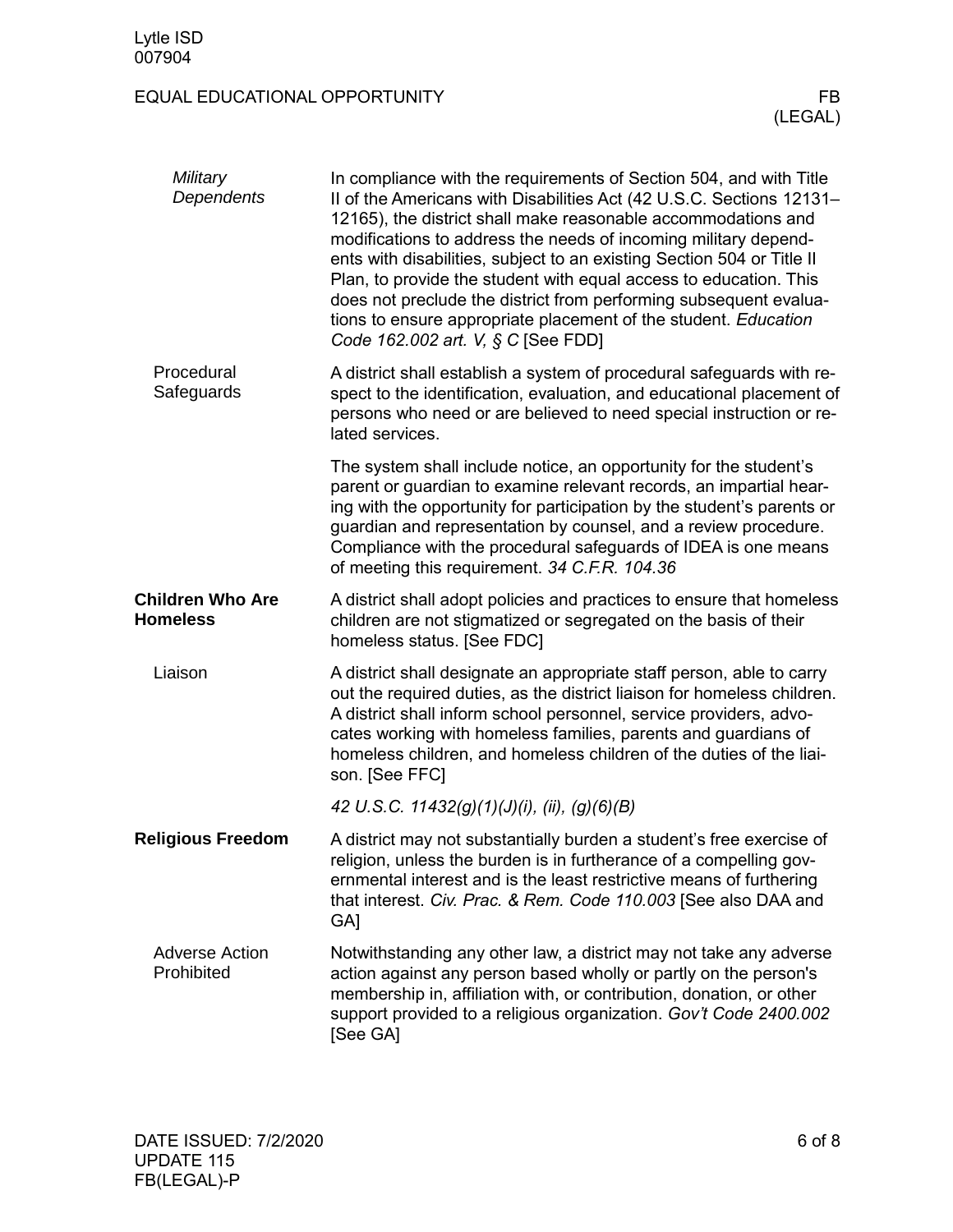| <b>Discrimination on</b><br>the Basis of Sex | No person in the United States shall, on the basis of sex, be ex-<br>cluded from participation in, denied the benefits of, or be subjected<br>to discrimination by any district receiving federal financial assis-<br>tance. 20 U.S.C. 1681(a) [See FFH for information regarding Title<br>IX coordinator designation, policy notification, and complaint proce-<br>dures.]                                                                                                                                           |  |
|----------------------------------------------|-----------------------------------------------------------------------------------------------------------------------------------------------------------------------------------------------------------------------------------------------------------------------------------------------------------------------------------------------------------------------------------------------------------------------------------------------------------------------------------------------------------------------|--|
| <b>Title IX</b>                              |                                                                                                                                                                                                                                                                                                                                                                                                                                                                                                                       |  |
|                                              | A district shall not provide any course or otherwise carry out any of<br>its educational programs or activities separately on the basis of<br>sex, or require or refuse participation therein on the basis of sex,<br>including health, physical education, industrial, business, voca-<br>tional, technical, home economics, music, and adult education<br>courses. 34 C.F.R. 106.34 [See FFH for information on sexual har-<br>assment that may constitute discrimination on the basis of sex un-<br>der Title IX.] |  |
| <b>Separate Facilities</b>                   | A district may provide separate toilet, locker room, and shower fa-<br>cilities on the basis of sex, but the facilities provided for one sex<br>shall be comparable to the facilities provided for the other sex.<br>34 C.F.R. 106.33                                                                                                                                                                                                                                                                                 |  |
| <b>Human Sexuality</b><br><b>Classes</b>     | Portions of classes in elementary and secondary school that deal<br>primarily with human sexuality may be conducted in separate ses-<br>sions for boys and girls.                                                                                                                                                                                                                                                                                                                                                     |  |
| <b>Vocal Music</b><br><b>Activities</b>      | A district may make requirements based on vocal range or quality<br>that may result in a chorus or choruses of one or predominantly<br>one sex.                                                                                                                                                                                                                                                                                                                                                                       |  |
|                                              | 34 C.F.R. 106.34                                                                                                                                                                                                                                                                                                                                                                                                                                                                                                      |  |
| Single-Sex<br>Programs                       | A district shall not, on the basis of sex, exclude any student from<br>admission to an institution of vocational education or any other<br>school or educational unit operated by the district. 34 C.F.R. 106.35                                                                                                                                                                                                                                                                                                      |  |
| Pregnancy and<br><b>Marital Status</b>       | A recipient shall not apply any rule concerning a student's actual or<br>potential parental, family, or marital status that treats students dif-<br>ferently on the basis of sex. 34 C.F.R. 106.40 [See FND]                                                                                                                                                                                                                                                                                                          |  |
| <b>Physical Education</b><br><b>Classes</b>  | A district may group students in physical education classes and ac-<br>tivities by ability as assessed by objective standards of individual<br>performance developed and applied without regard to sex.                                                                                                                                                                                                                                                                                                               |  |
| <b>Skills</b><br>Assessment                  | Where use of a single standard of measuring skill or progress in<br>physical education classes has an adverse effect on members of<br>one sex, a district shall use appropriate standards that do not have<br>such effect.                                                                                                                                                                                                                                                                                            |  |
| <b>Contact Sports</b>                        | A district may separate students by sex within physical education<br>classes or activities during participation in wrestling, boxing, rugby,                                                                                                                                                                                                                                                                                                                                                                          |  |